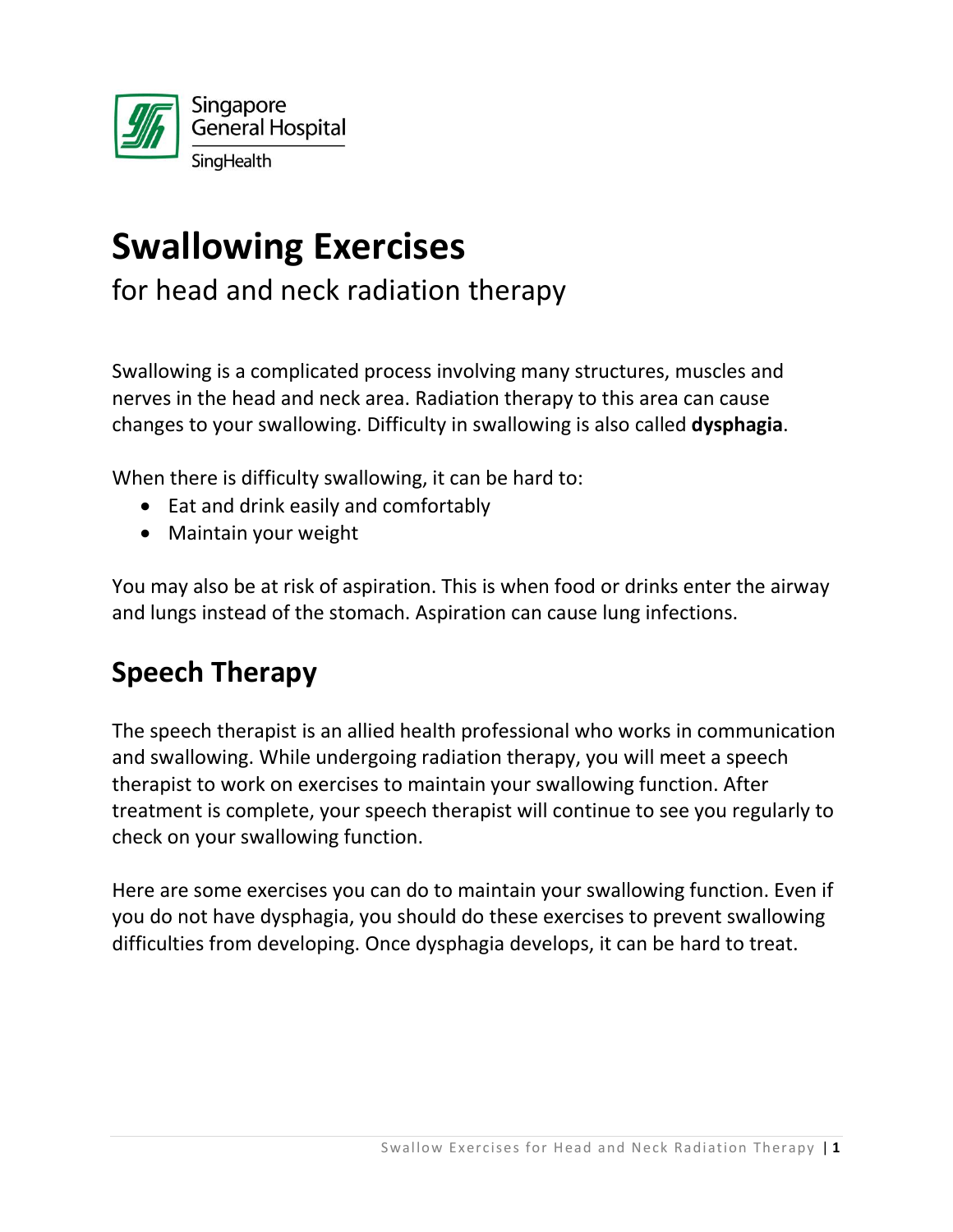### **Range-of-Motion Exercises**

You should aim to do these exercises **3** times a day.

### **Neck Stretches**



Sit up straight. Turn your head to the left and look over your left shoulder. Place your left hand on your cheek to extend the stretch. Hold for **10 seconds**. Do this **10 times**.



Repeat this for the other side. Hold for **10 seconds**. Do this **10 times**.



Lift your head gently and look up. Hold for **10 seconds**. Do this **10 times**.



Hold your chin to your chest . Hold for **10 seconds**. Do this **10 times**.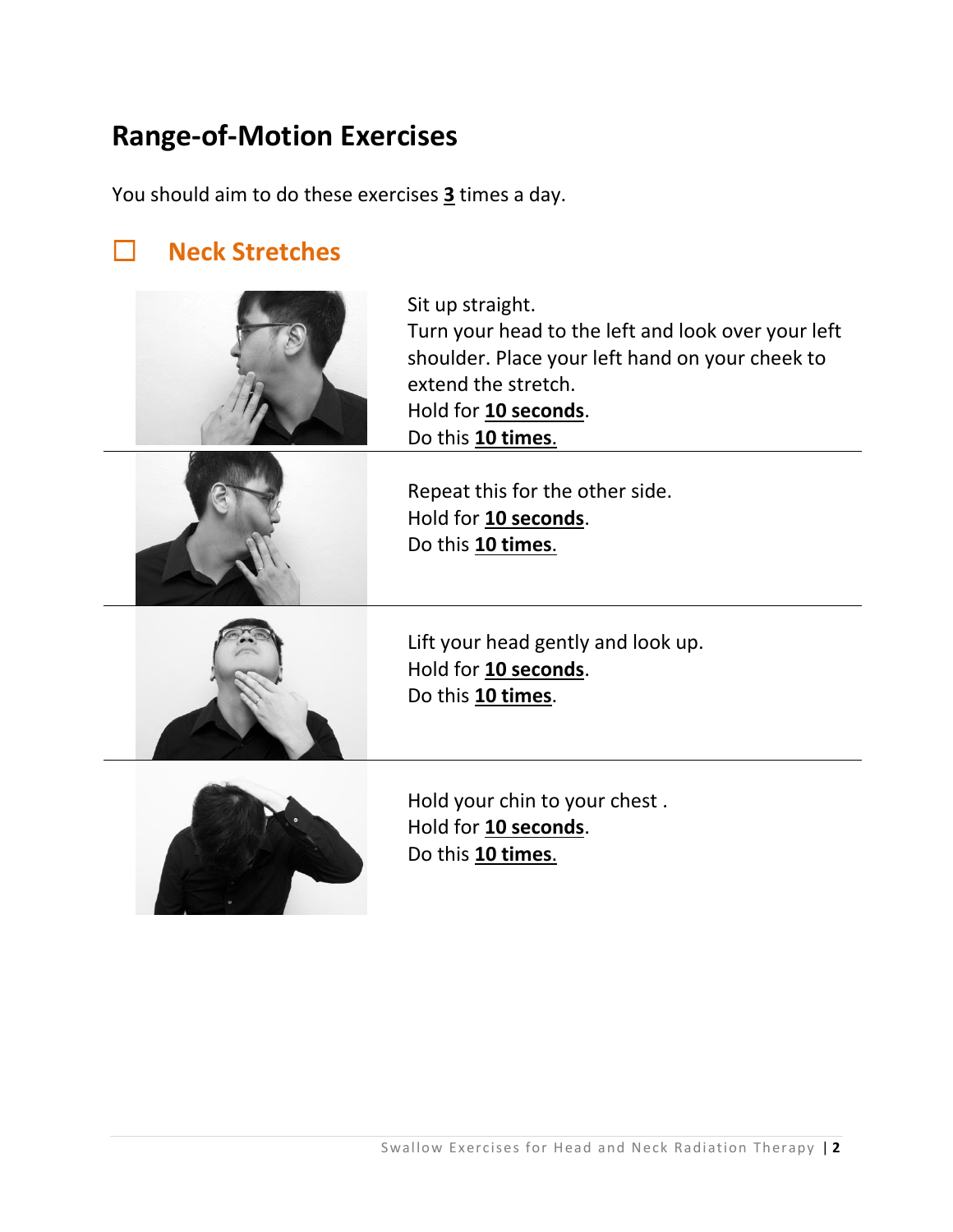### **Jaw Stretches**



Open your mouth wide until you can feel a stretch. You should not feel pain. Hold for **10 seconds**. Do this **10 times**.

Move your jaw to one side. Hold for **10 seconds**. Do this **10 times**.

Then move it to the other side. Hold for **10 seconds**. Do this **10 times**.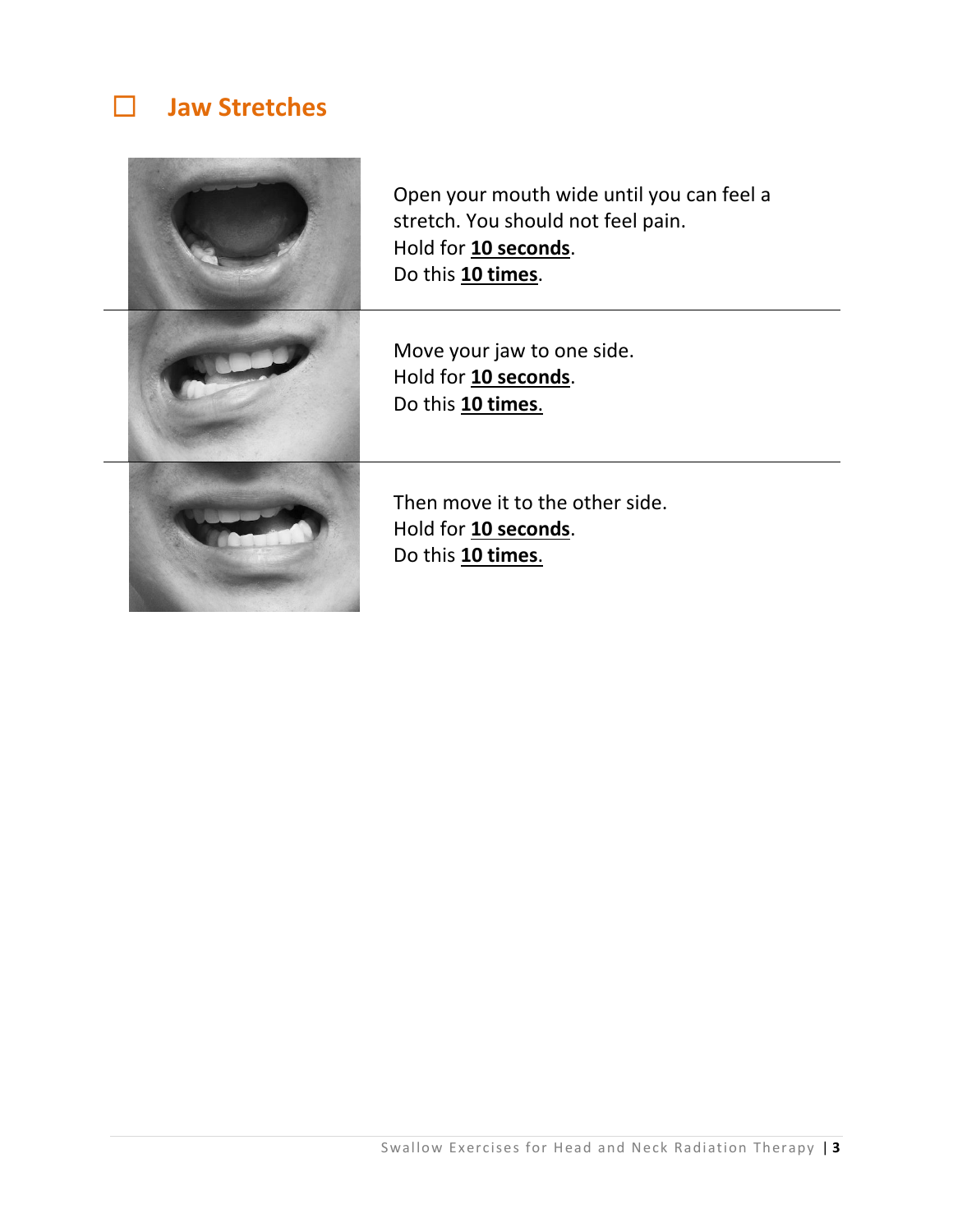## **Tongue Stretches**

For the following exercises, you can use a moist towel to pull your tongue lightly if necessary.

| Stick out your tongue as far as you can feel a<br>stretch.<br>Hold for 10 seconds.<br>Do this 10 times. |
|---------------------------------------------------------------------------------------------------------|
| Stretch your tongue to one side.<br>Hold for 10 seconds.<br>Do this 10 times.                           |
| Then stretch it to the other side.<br>Hold for 10 seconds.<br>Do this 10 times.                         |
| Stretch your tongue upwards.<br>Hold for 10 seconds.<br>Do this 10 times.                               |
| Stretch your tongue downwards<br>Hold for 10 seconds.<br>Do this 10 times.                              |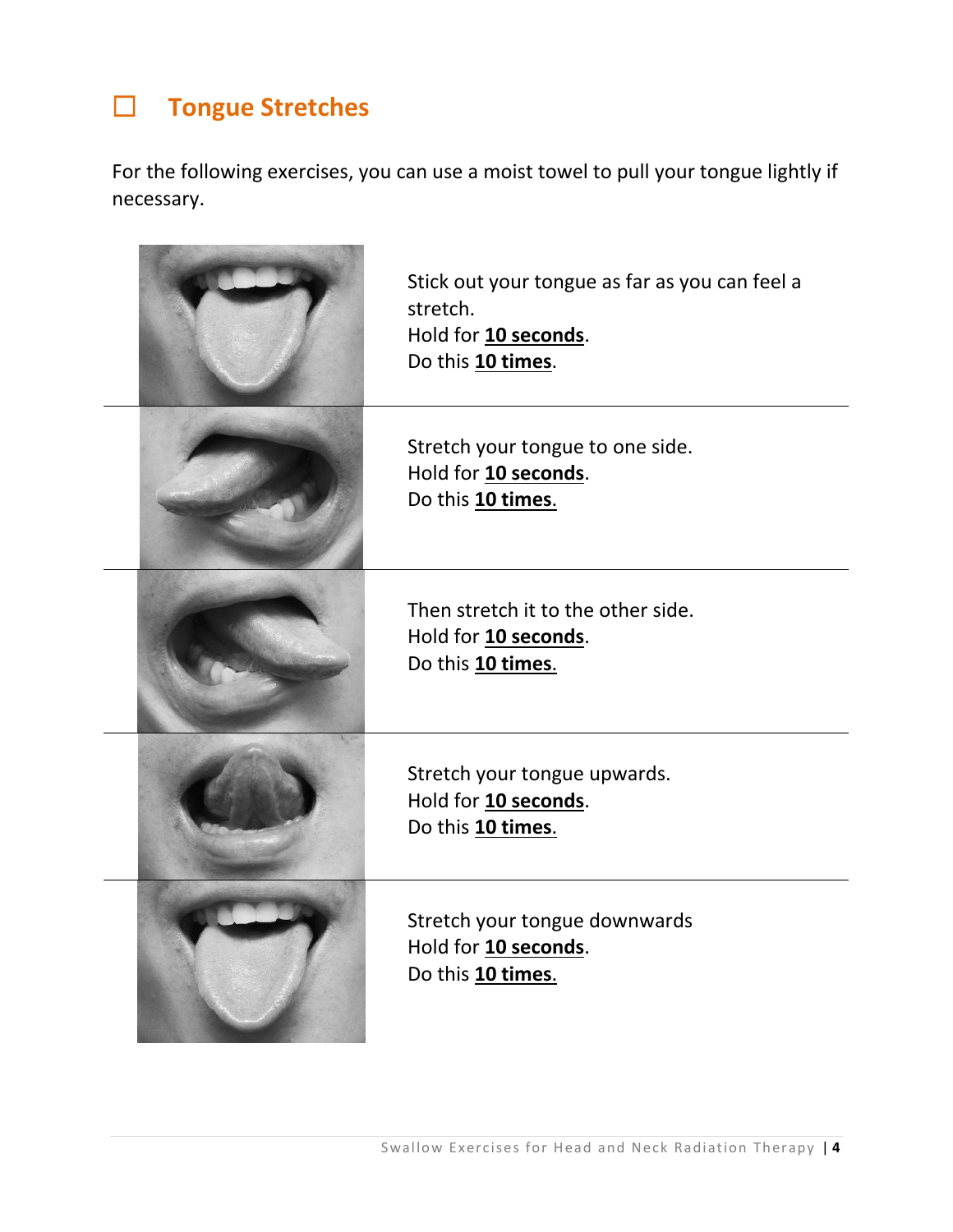### **Swallowing Exercises**

You should aim to do these exercises **3** times a day.

### **Tongue-hold swallows (Masako Manoeuvre)**



- 2. Swallow saliva with your tongue in this position.
- 3. Do this **10** times.

### **Modified Shakers' Exercise**



1. Sit straight and relax.

- 2. Put your thumbs under your chin.
- 3. Push your chin down against your thumbs.
- 4. Hold for 1 minute. Repeat this 3 times.

#### Next,

1. Hold for 1 second, but repeat 30 times.



#### **Special note:**

- You should feel the front of your neck exercise
- You should not feel pain at the back of your neck
- **DO NOT** push your head forward